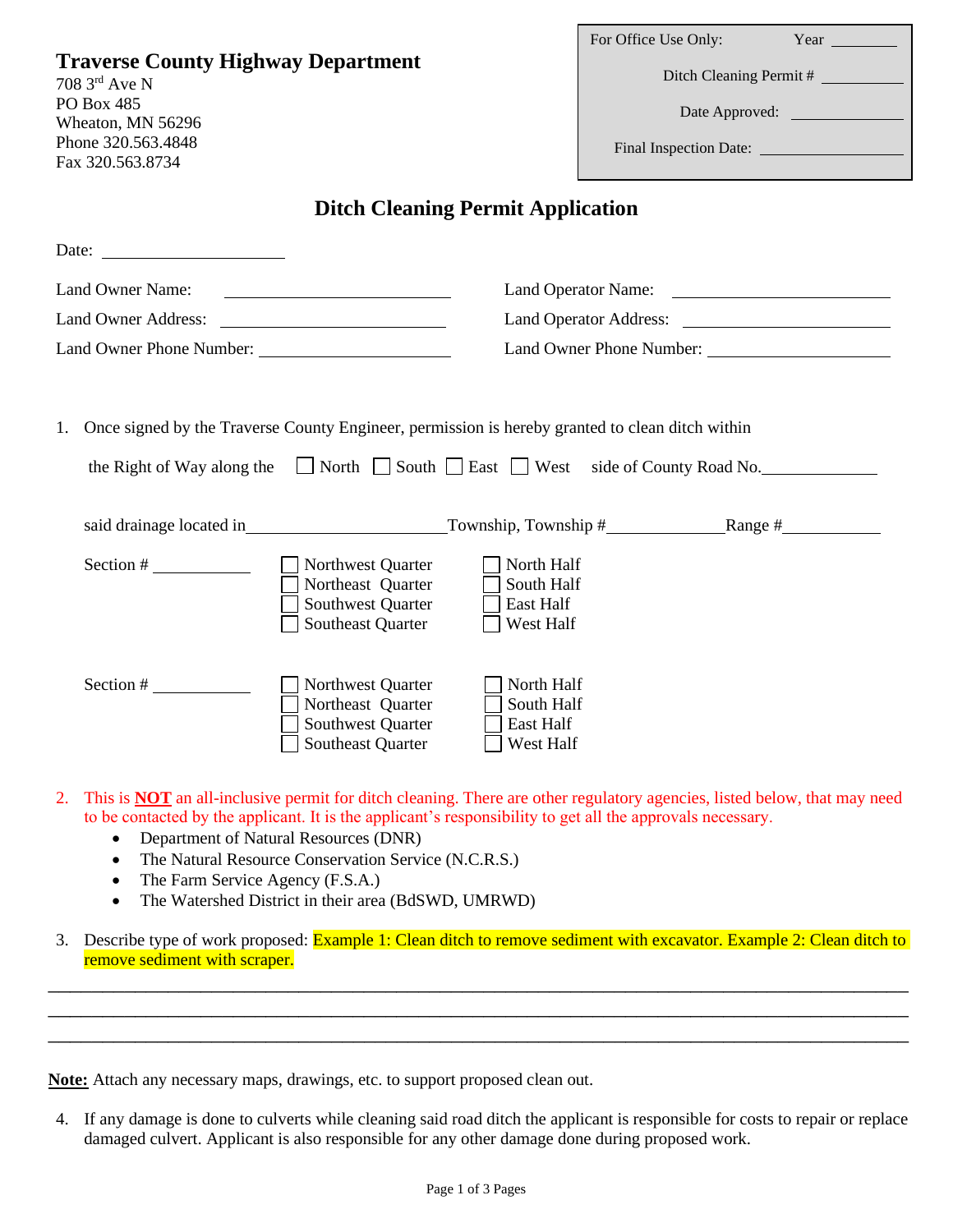- 5. No equipment (Excavator) is allowed on the road to do the cleaning.
- 6. Work to be completed in the year 20 .
- 7. Notify County Engineer when work is completed at phone (320) 563-4848 or at 708 3rd Ave N, Wheaton, MN so final inspection of project can be completed.
- 8. The Land Owner/Applicant agrees to restore the ditch to its original constructed condition. This includes rounding the ditch bottoms and seeding the ditch bottoms with alfalfa and bromegrass seed mix.
- 9. Permission is granted with the specific understanding that Traverse County will not be held liable for damage to the tile or ditch because of any future maintenance or construction operations which may be performed by Traverse County.
- 10. **Land Owner, Applicant, and/or Watershed District** agrees for himself, his heirs, executors, and assigns to hold Traverse County harmless from all claims, causes of action, and damages to anyone arising out of the proposed ditch cleaning within the road right of way. The **Land Owner, Applicant, and/or Watershed District** further agrees for himself, his heirs, executors, and assigns that if suit is brought against Traverse County arising from the act of the proposed drainage within the road right of way, the Land Owner, Applicant, and/or Watershed District will defend such action and pay all damages which may be legally assessed against Traverse County arising out of said action in Traverse County.
- 11. Traverse County assumes no responsibility for the proposed ditch cleaning within the road right of way and assumes no responsibility to pay any of the expense of the proposed ditch cleaning or to maintain the same in the future.
- 12. This agreement is to run with the land and bind the heirs, executor, administrators, and assigns of the parties hereto.
- 13. If the culverts within said road Right-of-Way are insufficient to carry the increased water caused by the ditch cleaning along said road under normal high water conditions, then the Land Owner, Applicant, and/or Watershed District agrees to pay for all costs for providing additional culverts sizes to carry this additional water.
- 14. If the County Highway Department needs to spend excessive time researching or surveying Right-of-Way because of requests from applicant, the applicant is responsible for these fees.
- 15. Has the adjacent landowner been notified of the proposed work?  $\Box$  Yes  $\Box$  No
- 16. It is the applicant's responsibility to get the application in to the County well in advance of the proposed work. No guarantee on timeline for approval/declined permit is given.
- 17. The applicant hereby indemnifies and holds harmless Traverse County and it's agents and employees against all loss, damage, and expense which they may sustain or become liable for on account of injury to or death of person's, or on account of damage to or destruction of property resulting from performance of this work. i.e.: Trespassing and damaging property because applicant did not perform a legal survey with a licensed land surveyor of the Right-of-Way.
- 18. If lowering ditch because of sediment, you must follow current inslope.



## **\*\*REMEMBER TO CALL IN UTLITY LOCATE - GOPHER STATE ONE CALL BEFORE YOU DIG!!\*\***